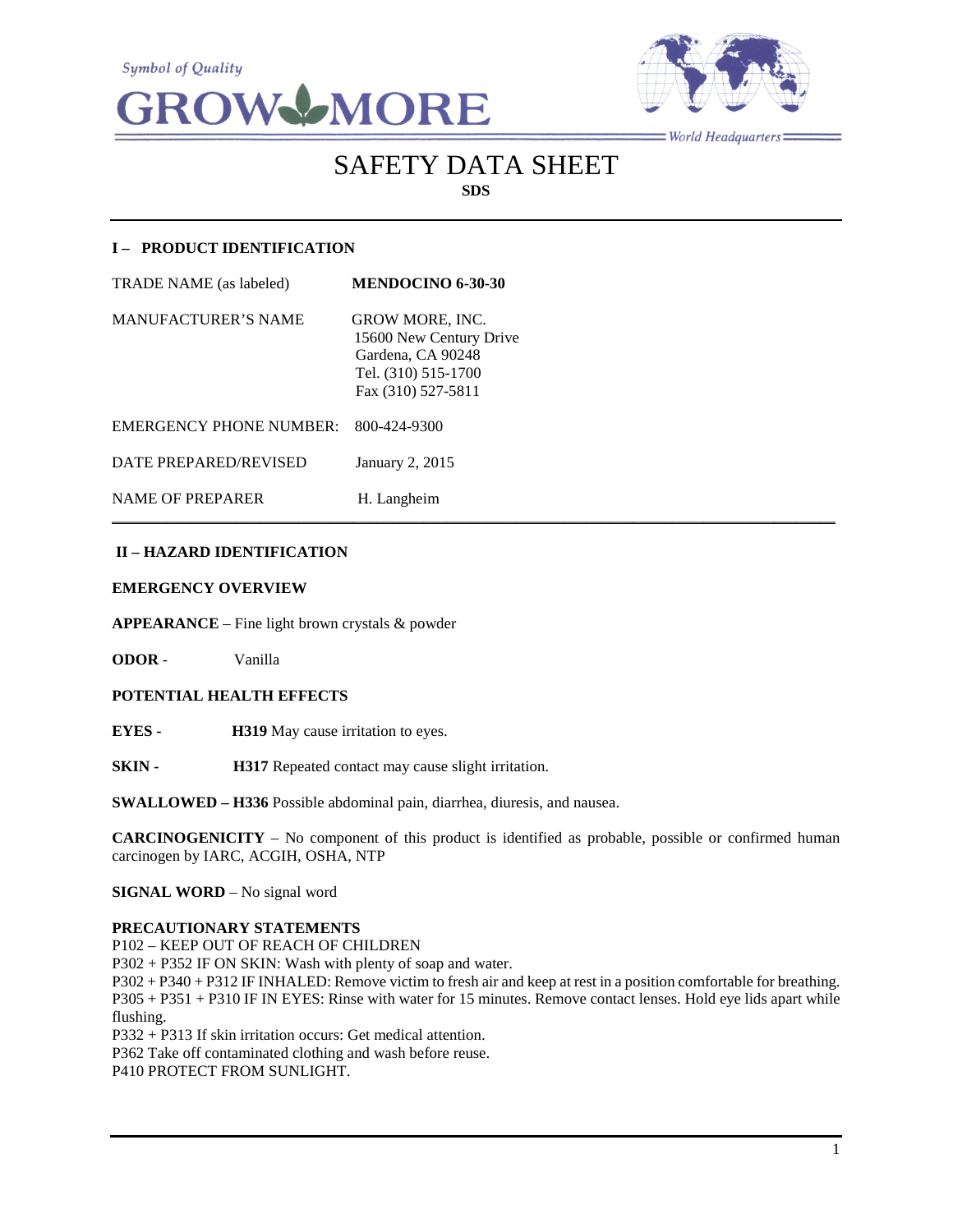| <b>CHEMICAL NAME</b> | <b>CAS No.</b> | %            |
|----------------------|----------------|--------------|
| Ammonium Nitrate     | 6484-52-2      | Trade secret |
| Ammonium Phosphate   | 7722-76-1      | Trade secret |
| Potassium Phosphate  | 7778-77-0      | Trade secret |
| Potassium Nitrate    | 7757-79-1      | Trade secret |
| Potassium Sulfate    | 7778-80-5      | Trade secret |
| <b>Boric Acid</b>    | 10043-35-3     | Trade secret |
| Ammonium Molybdate   | 12027-67-7     | Trade secret |
| Calcium EDTA         | 62-33-9        | Trade secret |
| Magnesium EDTA       | 14402-88-1     | Trade secret |
| Copper EDTA          | 14025-15-1     | Trade secret |
| Zinc EDTA            | 14025-21-9     | Trade secret |
| Manganese EDTA       | 15375-84-5     | Trade secret |

#### **III – COMPOSITION/INFORMATION ON INGREDIENTS**

#### **IV – FIRST AID MEASURES**

Treat symptomatically. Contact poison treatment specialist immediately if large quantities have been ingested or inhaled. No specific treatment.

 $\mathcal{L}_\mathcal{L} = \{ \mathcal{L}_\mathcal{L} = \{ \mathcal{L}_\mathcal{L} = \{ \mathcal{L}_\mathcal{L} = \{ \mathcal{L}_\mathcal{L} = \{ \mathcal{L}_\mathcal{L} = \{ \mathcal{L}_\mathcal{L} = \{ \mathcal{L}_\mathcal{L} = \{ \mathcal{L}_\mathcal{L} = \{ \mathcal{L}_\mathcal{L} = \{ \mathcal{L}_\mathcal{L} = \{ \mathcal{L}_\mathcal{L} = \{ \mathcal{L}_\mathcal{L} = \{ \mathcal{L}_\mathcal{L} = \{ \mathcal{L}_\mathcal{$ 

 $\mathcal{L}_\mathcal{L} = \{ \mathcal{L}_\mathcal{L} = \{ \mathcal{L}_\mathcal{L} = \{ \mathcal{L}_\mathcal{L} = \{ \mathcal{L}_\mathcal{L} = \{ \mathcal{L}_\mathcal{L} = \{ \mathcal{L}_\mathcal{L} = \{ \mathcal{L}_\mathcal{L} = \{ \mathcal{L}_\mathcal{L} = \{ \mathcal{L}_\mathcal{L} = \{ \mathcal{L}_\mathcal{L} = \{ \mathcal{L}_\mathcal{L} = \{ \mathcal{L}_\mathcal{L} = \{ \mathcal{L}_\mathcal{L} = \{ \mathcal{L}_\mathcal{$ 

EYE CONTACT – Wash thoroughly with water for at least 15 minutes. Remove contact lenses. Hold eyelids apart during flushing. Send patient immediately to physician.

SKIN CONTACT – Wipe excess material with dry cloth, removing contaminated clothing and shoes with large amounts of water and soap for at least 15 minutes.

INHALED – Remove from exposure to fresh air. Get medical attention if symptoms occur.

SWALLOWED – Rinse mouth. Drink 2-3 glasses of water and seek medical assistance. Do not induce vomiting or give anything by mouth to an unconscious person. Get medical attention if symptoms occur.

 $\mathcal{L}_\mathcal{L} = \{ \mathcal{L}_\mathcal{L} = \{ \mathcal{L}_\mathcal{L} = \{ \mathcal{L}_\mathcal{L} = \{ \mathcal{L}_\mathcal{L} = \{ \mathcal{L}_\mathcal{L} = \{ \mathcal{L}_\mathcal{L} = \{ \mathcal{L}_\mathcal{L} = \{ \mathcal{L}_\mathcal{L} = \{ \mathcal{L}_\mathcal{L} = \{ \mathcal{L}_\mathcal{L} = \{ \mathcal{L}_\mathcal{L} = \{ \mathcal{L}_\mathcal{L} = \{ \mathcal{L}_\mathcal{L} = \{ \mathcal{L}_\mathcal{$ 

#### **V – FIRE-FIGHTING MEASURES**

SPECIAL FIREFIGHTING PROCEDURE – Must wear MSHA/NIOSH approved self-contained breathing Apparatus. Use abundant amount of water in early stages of fire.

 $\mathcal{L}_\mathcal{L} = \{ \mathcal{L}_\mathcal{L} = \{ \mathcal{L}_\mathcal{L} = \{ \mathcal{L}_\mathcal{L} = \{ \mathcal{L}_\mathcal{L} = \{ \mathcal{L}_\mathcal{L} = \{ \mathcal{L}_\mathcal{L} = \{ \mathcal{L}_\mathcal{L} = \{ \mathcal{L}_\mathcal{L} = \{ \mathcal{L}_\mathcal{L} = \{ \mathcal{L}_\mathcal{L} = \{ \mathcal{L}_\mathcal{L} = \{ \mathcal{L}_\mathcal{L} = \{ \mathcal{L}_\mathcal{L} = \{ \mathcal{L}_\mathcal{$ 

UNUSUAL FIRE & EXPLOSION HAZARD – Dust cloud can cause explosion.

FLASH POINT – N/A

FLAMMABLE LIMITS – N/A

AUTOIGNITION TEMPERATURE – N/A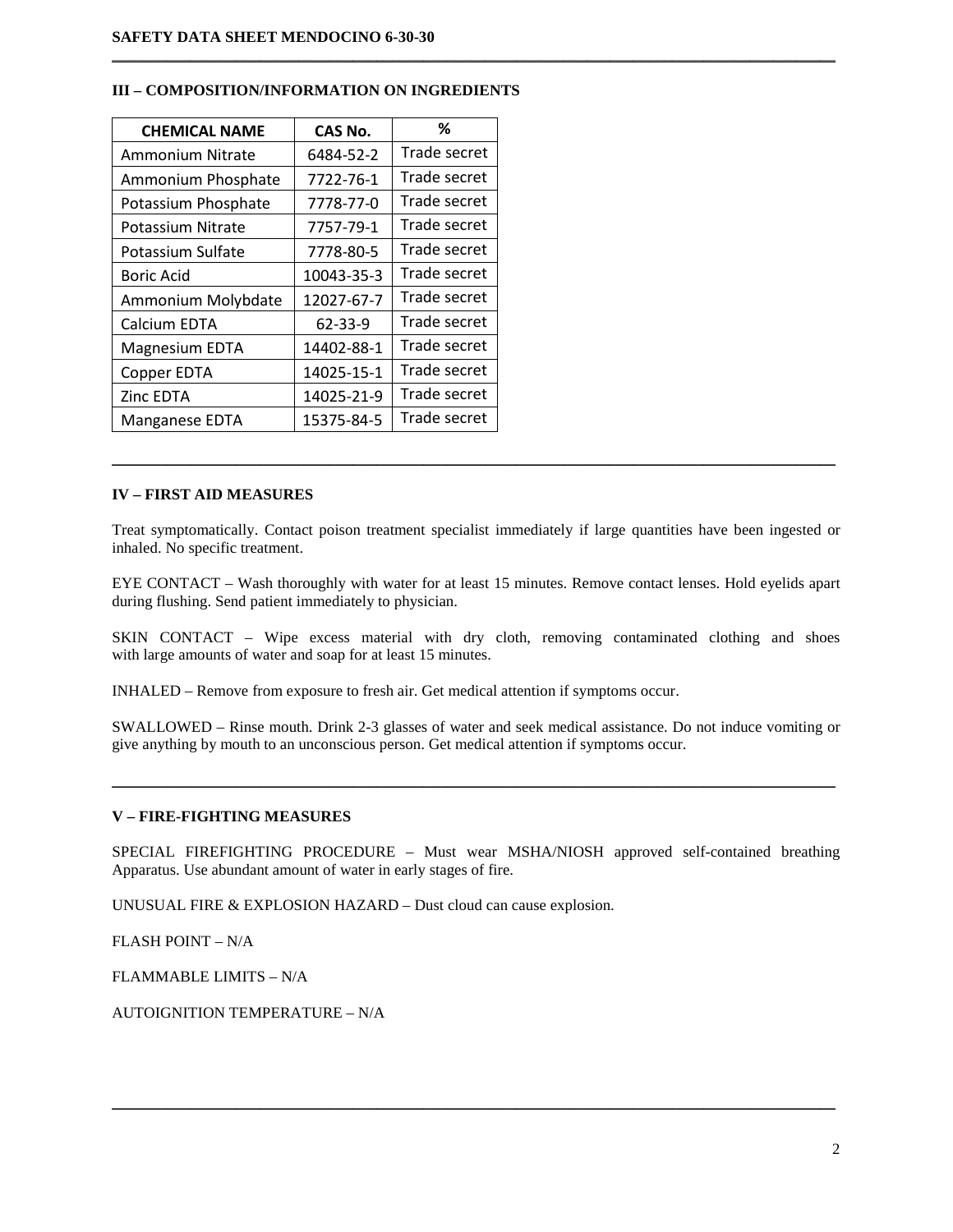# **VI – ACCIDENTAL RELEASE MEASURES**

SPILL RESPONSE PROCEDURE – Use broom or dry vacuum to collect material for proper disposal without raising dust. Prevent entry into waterways, sewers, basements or confined areas. Finish cleaning by spreading water on the contaminated surface and allow to evacuate through the sanitary system.

\_\_\_\_\_\_\_\_\_\_\_\_\_\_\_\_\_\_\_\_\_\_\_\_\_\_\_\_\_\_\_\_\_\_\_\_\_\_\_\_\_\_\_\_\_\_\_\_\_\_\_\_\_\_\_\_\_\_\_\_\_\_\_\_\_\_\_\_\_\_\_\_\_\_\_\_\_\_\_\_\_\_\_\_\_\_\_\_\_\_\_\_\_

**\_\_\_\_\_\_\_\_\_\_\_\_\_\_\_\_\_\_\_\_\_\_\_\_\_\_\_\_\_\_\_\_\_\_\_\_\_\_\_\_\_\_\_\_\_\_\_\_\_\_\_\_\_\_\_\_\_\_\_\_\_\_\_\_\_\_\_\_\_\_\_\_\_\_\_\_\_\_\_\_\_\_\_\_\_\_\_\_\_\_\_\_\_**

### **VII – HANDLING AND STORAGE**

To maintain product quality, do not store in heat or direct sunlight. Use good housekeeping hygienic practices such as washing hands with soap after handling. Keep out of reach of children and pets. Do not reuse empty containers.

## **VIII – EXPOSURE CONTROLS/PERSONAL PROTECTION**

VENTILATION & ENGINEERING CONTROLS – Local exhaust.

RESPIRATORY PROTECTION – Where dust is generated by the process, MSHA/NIOSH approved respirator is advised in the absence of proper environmental control.

**\_\_\_\_\_\_\_\_\_\_\_\_\_\_\_\_\_\_\_\_\_\_\_\_\_\_\_\_\_\_\_\_\_\_\_\_\_\_\_\_\_\_\_\_\_\_\_\_\_\_\_\_\_\_\_\_\_\_\_\_\_\_\_\_\_\_\_\_\_\_\_\_\_\_\_\_\_\_\_\_\_\_\_\_\_\_\_\_\_\_\_\_\_**

EYE PROTECTION – Safety glasses where there is a potential eye contact.

SKIN PROTECTION – Wear protective work gown, rubber gloves to prevent irritation.

## **IX – PHYSICAL AND CHEMICAL PROPERTIES**

APPEARANCE – Fine light brown crystals & powder

ODOR – Vanilla

BOILING POINT OR RANGE <sup>0</sup>F – N/A

MELTING POINT OR RANGE  $^0\text{F}$  – N/A

FLAMMABILITY – Non-flammable

EXPLOSIVE PROPERTIES – Non-explosive

pH of 1% SOLUTION – 5 – 5.5

DECOMPOSITION TEMPERATURE – N/E

SOLUBILITY IN WATER – Highly soluble (> 80%)

## X – S**TABILITY AND REACTIVITY**

STABILITY – Stable under normal conditions of use

CONDITIONS TO AVOID – Extreme heat, damp and wet condition.

INCOMPATIBILITY – None known

HAZARDOUS DECOMPOSITION PRODUCTS – Toxic fumes and gases may be generated. Metal oxides possible.

HAZARDOUS POLYMERIZATION – Will not occur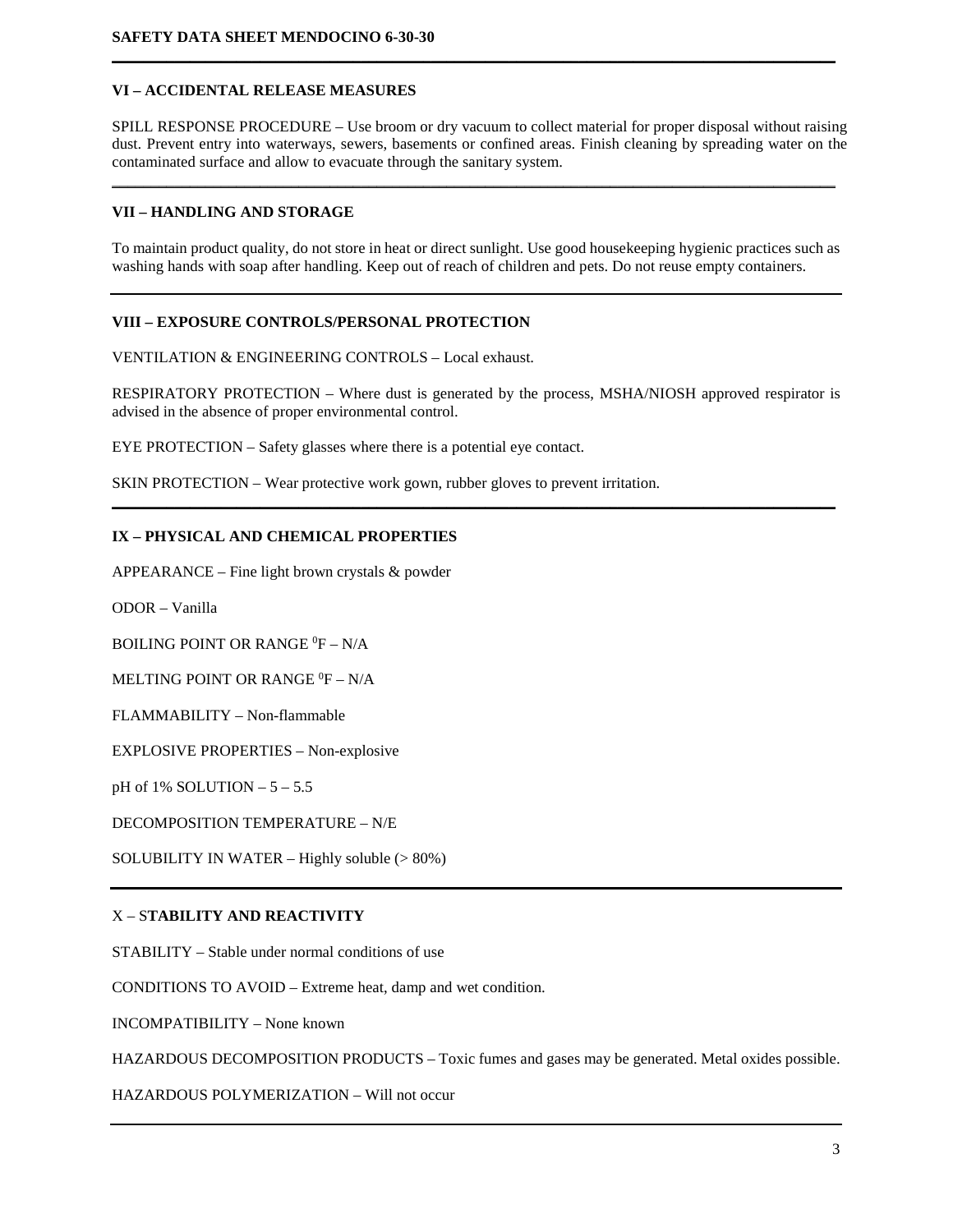# **XI – TOXICOLOGICAL INFORMATION**

ACUTTE TOXICITY

SKIN IRRITATION – May cause slight irritation

EYE IRRITATION – May cause slight irritation

SENSITIZATION – None

CHRONIC TOXICITY – None

REPRODUCTIVE EFFECTS – None known

CARCINOGENICITY – This products does not contain any substances that are considered carcinogens by OSHA, NTP, IARC or ACGIH  $\mathcal{L}_\mathcal{L} = \{ \mathcal{L}_\mathcal{L} = \{ \mathcal{L}_\mathcal{L} = \{ \mathcal{L}_\mathcal{L} = \{ \mathcal{L}_\mathcal{L} = \{ \mathcal{L}_\mathcal{L} = \{ \mathcal{L}_\mathcal{L} = \{ \mathcal{L}_\mathcal{L} = \{ \mathcal{L}_\mathcal{L} = \{ \mathcal{L}_\mathcal{L} = \{ \mathcal{L}_\mathcal{L} = \{ \mathcal{L}_\mathcal{L} = \{ \mathcal{L}_\mathcal{L} = \{ \mathcal{L}_\mathcal{L} = \{ \mathcal{L}_\mathcal{$ 

 $\mathcal{L}_\mathcal{L} = \{ \mathcal{L}_\mathcal{L} = \{ \mathcal{L}_\mathcal{L} = \{ \mathcal{L}_\mathcal{L} = \{ \mathcal{L}_\mathcal{L} = \{ \mathcal{L}_\mathcal{L} = \{ \mathcal{L}_\mathcal{L} = \{ \mathcal{L}_\mathcal{L} = \{ \mathcal{L}_\mathcal{L} = \{ \mathcal{L}_\mathcal{L} = \{ \mathcal{L}_\mathcal{L} = \{ \mathcal{L}_\mathcal{L} = \{ \mathcal{L}_\mathcal{L} = \{ \mathcal{L}_\mathcal{L} = \{ \mathcal{L}_\mathcal{$ 

#### **XII – ECOLOGICAL INFORMATION**

MOBILITY – Water contaminating

PERSISTENCE AND DEGRADABILITY – None known

AQUATIC TOXICITY – Might be beneficial to plant life

ADITIONAL ECOLOGICAL INFO – Do not use directly in lakes, ponds and rivers. The product is not classified as environmentally hazardous. However, this does not exclude the possibility that large or frequent spills can have a harmful or damaging effect on the environment. No other adverse environmental effects (e.g. ozone depletion, photochemical ozone creation potential, endocrine disruption, global warming potential) are expected from this component.

 $\mathcal{L}_\mathcal{L} = \{ \mathcal{L}_\mathcal{L} = \{ \mathcal{L}_\mathcal{L} = \{ \mathcal{L}_\mathcal{L} = \{ \mathcal{L}_\mathcal{L} = \{ \mathcal{L}_\mathcal{L} = \{ \mathcal{L}_\mathcal{L} = \{ \mathcal{L}_\mathcal{L} = \{ \mathcal{L}_\mathcal{L} = \{ \mathcal{L}_\mathcal{L} = \{ \mathcal{L}_\mathcal{L} = \{ \mathcal{L}_\mathcal{L} = \{ \mathcal{L}_\mathcal{L} = \{ \mathcal{L}_\mathcal{L} = \{ \mathcal{L}_\mathcal{$ 

 $\mathcal{L}_\mathcal{L} = \mathcal{L}_\mathcal{L} = \mathcal{L}_\mathcal{L} = \mathcal{L}_\mathcal{L} = \mathcal{L}_\mathcal{L} = \mathcal{L}_\mathcal{L} = \mathcal{L}_\mathcal{L} = \mathcal{L}_\mathcal{L} = \mathcal{L}_\mathcal{L} = \mathcal{L}_\mathcal{L} = \mathcal{L}_\mathcal{L} = \mathcal{L}_\mathcal{L} = \mathcal{L}_\mathcal{L} = \mathcal{L}_\mathcal{L} = \mathcal{L}_\mathcal{L} = \mathcal{L}_\mathcal{L} = \mathcal{L}_\mathcal{L}$ 

## **XIII – DISPOSAL CONSIDERATIONS**

Dispose of within current local and state regulations. No special method required.

## **XIV – TRANSPORT INFORMATION**

**U.S. DEPARTMENT OF TRANSPORTATION -** Not regulated by DOT.

# **XV – REGULATORY INFORMATION**

**TSCA STATUS –** Not determined **OSHA STATUS** – Not listed as hazardous **CERCLA -** None **SARA 313** – No chemical **SARA 302** - None **CALIFORNIA PROPOSITION 65** – Not listed **RCRA -** No